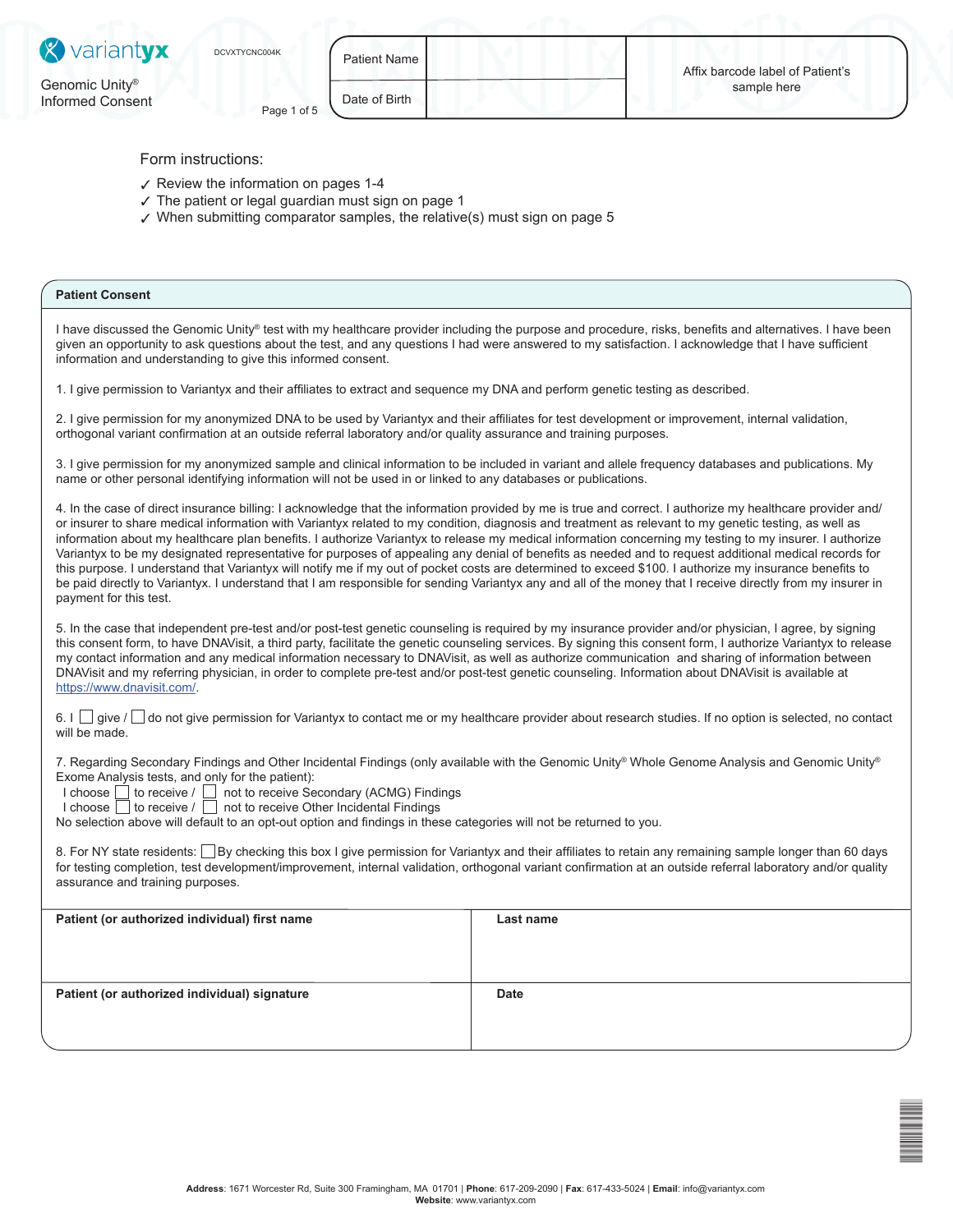| <b>X</b> variantyx                             | DCVXTYCNC004K | Patient Name I | Affix barcode label of Patient's |
|------------------------------------------------|---------------|----------------|----------------------------------|
| Genomic Unity <sup>®</sup><br>Informed Consent | Page 2 of 5   | Date of Birth  | sample here                      |

# **Test Information**

The benefits and risks of the Genomic Unity® test are explained below. It is recommended that you receive genetic counseling from a licensed healthcare provider who can answer your questions about genetic testing and provide information about alternatives. Information about genetic counselors in your area is available at https://www.nsgc.org/.

# **Background**

The purpose of genetic testing is to identify changes in the DNA sequence that are the cause of an affected individual's condition. This test uses a PCR-free protocol that produces comprehensive and consistent coverage of all exons and non-coding regions in an individual's genome. When applicable to familial samples, whole exome protocols that target exons may be used for comparison to the proband. The resulting data is subjected to *in-silico* analyses optimized for small sequence changes (single nucleotide variants and deletion/insertions), structural variants in chromosomes (deletions, duplications, copy number variants), short tandem repeats (STRs) and mitochondrial variants (single nucleotide variants and small deletion/ insertions and large deletions). The Genomic Unity® Whole Genome Analysis test considers mitochondrial variants from the mitochondrial genome as well as most variant types overlapping the exome traditionally reported using other methodologies, excluding technically challenging variants listed in the limitations of testing. The Genomic Unity® Exome Analysis test considers most variant types overlapping the exome traditionally reported using other methodologies, excluding technically challenging variants listed in the limitations of testing. The Genomic Unity® Constitutional Genome-Wide Copy Number Variant Analysis test considers structural variants only and small sequence changes intersecting reportable copy number variants when requested. The Genomic Unity® Mitochondrial Genome Analysis test considers mitochondrial variants from the mitochondrial genome only, and therefore does not include nuclear encoded genes. All other tests consider variants in or overlapping a subset of genes which are described in brief in the Targeted Analyses section of the test requisition form and in more detail on the individual test information web page indicated. When a Custom Analysis is specified, only variants in or overlapping the listed gene(s) specified are considered and only for small sequence changes, deletion/duplications and short tandem repeats as applicable to the gene. All tests are focused on rare variants. When noted for the specified analysis, this test uniquely assesses tandem repeats in genes involved in early-onset intellectual disability (*AFF2, DIP2B, FMR1*), adult-onset movement disorders with or without cognitive involvement (*AR, ATN1, ATXN1, ATXN2, ATXN3, ATXN7, ATXN8OS, ATXN10, C9ORF72, CACNA1A, CNBP, CSTB, DMPK, FMR1, FXN, NOP56, NOTCH2NLC, PABPN1, PPP2R2B, TBP)* and/or other disorders (*PHOX2B, TCF4*). Expanded alleles will be reported for these genes when relevant to the patient's clinical symptoms. Based on recommendations by the ACMG, the *JPH3* and *HTT* genes are excluded from this analysis by default, but may be included if a specialized consent form has been signed by the patient/guardian and ordering clinician. Access the form at https://www.variantyx.com/ HTT-JPH3-Consent/.

The positive predictive value of this test ranges from 0.99676 to 0.99931 depending upon the specific assay selected. Additional information about the Genomic Unity® test is available from your healthcare provider and on the Variantyx website at https://www.variantyx.com/. Adult-onset disorders not related to the indication for testing, and therefore representing predictive testing, are not reported with this test. Requests for predictive, carrier and other non-diagnostic genetic testing are available by ordering the Genomic Inform® test.

# **Technical Limitations**

Genetic testing is accurate, but may not always identify a genetic variant even though one exists. This test attempts to evaluate the entire DNA sequence (within the scope described for the test), but may not be able to detect all DNA changes due to limitations in current technology. Certain regions of the DNA may not be well covered. Certain variant types may not be detectable such as methylation abnormalities, variants in genes with highly homologous pseudogenes and variants in regions that are difficult to assay based on current technology. Unusual circumstances including bone marrow transplantation, blood transfusion, and variants that exist in only a small fraction of cells (mosaicism) may interfere with variant identification. Deletions, duplications and copy number variants between 50 and 300 nucleotides are detected with a lower sensitivity. The false negative rate for repeat expansions has not been determined for the following genes: *AFF2, ATXN10, CNBP, CSTB, DIP2B, JPH3, NOP56, NOTCH2NLC, PHOX2B, TBP, TCF4*. The following genes can be assessed for normal repeat ranges only: *DIP2B, NOTCH2NLC, TCF4*. Repeat counts above 45 will be reported as indeterminate. For dominant repeat expansion disorders parental inheritance will not be reported on the initial report. When exome protocols are applied to familial samples, repeat expansions and most deletions, duplications and copy number variants will not be detected. Any additional test specific limitations are noted on the individual test information web page indicated. Additionally, interpretation of the results is limited by the current medical understanding of disease and available scientific information. This test requires high-quality DNA. In some cases, an additional sample may be needed if the volume, quality and/or condition of the initial sample is not adequate. Samples submitted as genomic DNA will only be processed if the extraction was performed in a CLIA/CAP accredited laboratory. This test does not consider somatic variants.

### **Possible Test Results**

Positive result - A positive result indicates that one or more genetic variants were identified that either explain or partially explain the cause of the disorder or indicate an increased risk of developing the disorder in the future. Individuals with positive results may wish to consider further independent testing and/or consultation with their physician or genetic counselor.

**Negative result** - A negative result indicates that no genetic variant explaining the disorder was identified by this test. This reduces the likelihood of, but does not exclude the possibility of, the disorder being genetic in nature.

**Uncertain result** - A variant of uncertain significance was identified by this test. This means that a genetic variant was identified, but based on available information in the medical literature and research and scientific databases it is not certain whether the variant may cause the disorder. The variant could be a normal genetic difference that does not cause the disorder. Without further information, the effects of the variant cannot be known and an "uncertain/clinically inconclusive" result may be reported. The uncertainty may be resolved over time if additional information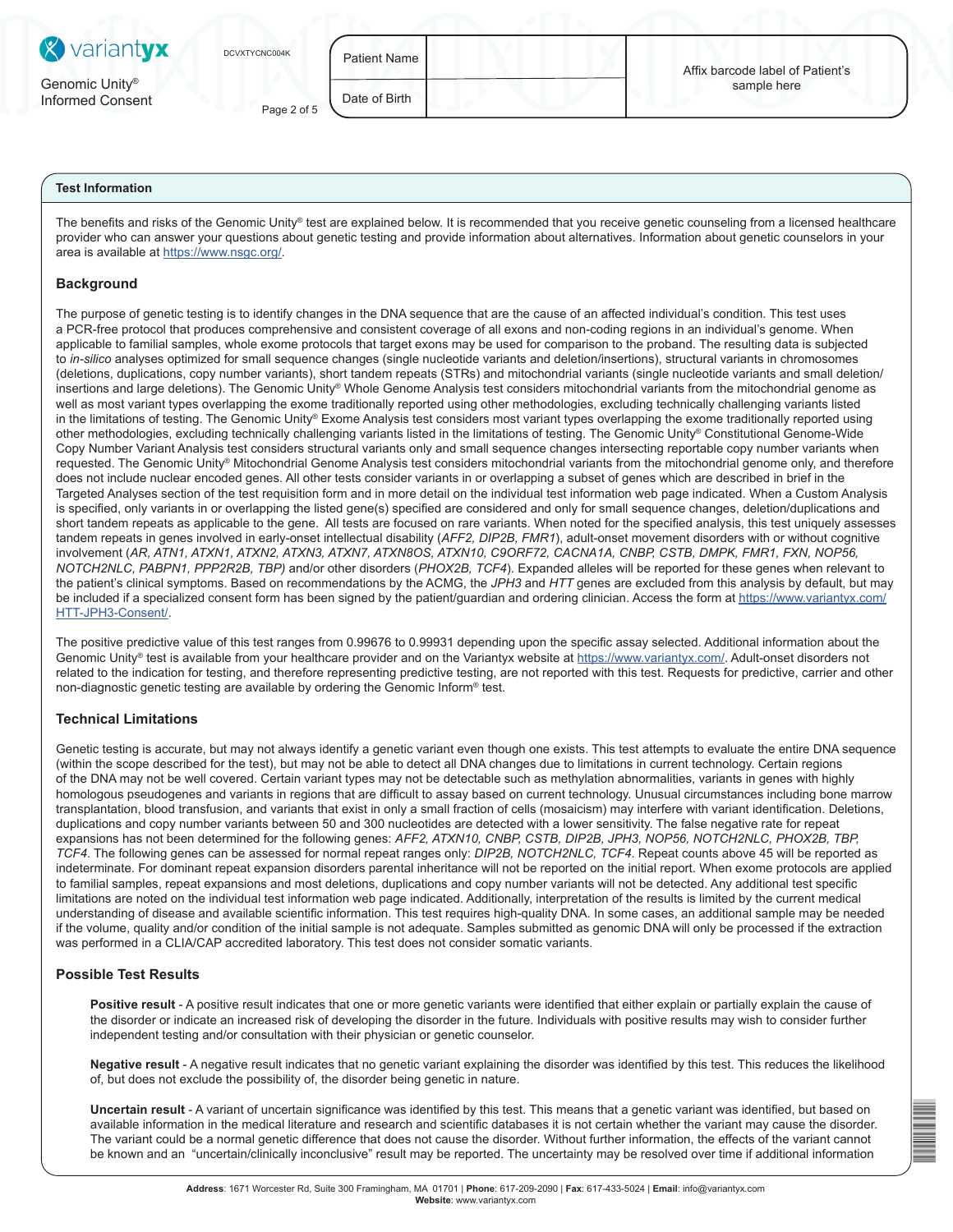| <b>X</b> variantyx                             | DCVXTYCNC004K | <b>Patient Name</b> | Affix barcode label of Patient's |
|------------------------------------------------|---------------|---------------------|----------------------------------|
| Genomic Unity <sup>®</sup><br>Informed Consent | Page 3 of 5   | Date of Birth       | sample here                      |

# **Test Information**

becomes available. Periodic reanalysis of the sequence data or further analysis, including testing of additional family members, may be recommended.

**Indeterminate result** - An indeterminate result indicates that there were relevant genetic variant(s) identified in the analysis, but that it is uncertain whether they are true variants or artifacts. Furthermore, it is considered that a repeat test will not resolve the technical uncertainty and orthogonal confirmation is necessary to resolve the result.

**Inconclusive result** - A technically inconclusive result indicates that there was an issue with the patient sample that resulted in data that the lab cannot interpret. It is considered that a repeat test will likely resolve the technical uncertainty and therefore a repeat sample is recommended to complete the analysis.

### **Reporting Standards**

All reportable variants in the clinical report will be categorized as pathogenic, likely pathogenic or a variant of uncertain significance (VUS) utilizing the American College of Medical Genetics and Genomics (ACMG)/Association for Molecular Pathology (AMP) guidelines as published by Richards et al 2015 (for more information see: https://www.ncbi.nlm.nih.gov/pmc/articles/PMC4544753/). Variants may have a strong phenotypic correlation with the reported patient phenotype(s) and be considered a strong causal candidate for the disorder or may have some phenotypic overlap with the reason for testing but not be considered the sole genetic cause for the phenotype(s) in the patient. Both types of variants may be reported. Even if this test finds DNA changes that are responsible for the reported symptoms, the testing may not completely predict the severity of the disorder, possible future problems, or response to treatment.

# **Reporting of Unrelated Findings**

Secondary (ACMG) Findings and/or Other Incidental Findings are only available for Genomic Unity® Whole Genome Analysis, Genomic Unity® Exome Plus Analysis and Genomic Unity® Exome Analysis and are not available to relatives, with the exception of the reported parental inheritance of the variants identified in the patient. No specific parental results are issued as a separate report under the family member's name. If the patient chooses to receive secondary or other incidental findings, those findings will be included in a separate section of the clinical report.

With this test related findings are reported, such as genetic findings useful for the current diagnosis of the disease that initially led to the analysis and any clinically relevant genetic findings, which may have immediate benefits for the patient related to present diseases or clinical conditions. However, some unrelated findings may be reported as an option to receive with the report, as listed below, while others such as, pharmacogenomic, high frequency risk alleles, carrier status (heterozygous pathogenic variants in genes associated with autosomal recessive conditions that are not associated with the patient's reported symptoms) and late onset disorders, etc., are outside the scope of testing and would not be typically reported. These different findings and options to receive results are described below.

#### **Unrelated Findings**

Unrelated Findings are findings obtained from genomic sequencing, usually whole genome or exome sequencing, and can be related to conditions that were not the primary reason for testing or findings that can allow one to deduce information as a result of testing that is not directly related to the test. Unrelated findings can be further defined into different types of incidental and secondary findings.

#### **Unavoidable Incidental Findings (typically reported if present)**

Some incidental findings are unavoidable and can be deduced from testing, such as discovering non-paternity when testing the parents of a child in trio analysis or discovering that a parent is a carrier for the condition identified in the child. Other incidental findings are variants in genes that may fit the patient's clinical phenotype but are also related to clinical symptoms unrelated or with a later onset. For example, more than 450 different pathogenic variants have been identified in the *LMNA* gene, which can cause a wide variety of distinct and disparate diseases involving striated muscle (dilated cardiomyopathy, skeletal myopathies), adipose tissue (lipodystrophy syndromes), peripheral nerve (Charcot-Marie-Tooth neuropathy) or multiple systems with accelerated ageing (progerias). These results would likely be reported because they are integral to testing. The possibility of receiving unavoidable incidental findings should be discussed with the patient and family prior to testing, so they are aware that these results, if present, are likely to be returned to them. If the patient does not wish to receive these results, they can decide not to continue with testing.

Patients for whom the Genomic Unity® Whole Genome Analysis, Genomic Unity® Exome Plus Analysis or Genomic Unity® Exome Analysis test is ordered have the choice to opt-in to two additional sets of findings:

#### **ACMG Secondary Findings**

The American College of Medical Genetics and Genomics (ACMG) recommends reporting pathogenic and likely pathogenic variants in a list of genes in both a gene-specific and variant-specific manner. Variantyx evaluates the secondary findings list of genes, the version of which will be listed in the report and can be found on the Variantyx website, www.variantyx.com/acmg-secondary-findings. These variants are not typically reviewed during routine processing of patient samples, but are actively sought and reported to the patient. The ACMG recommends reviewing variants in the genes in their recommended list because the genes are related to conditions that are considered 'actionable', meaning that there are steps that can be taken to mitigate the onset or severity of the clinical outcome. It is important to understand that it is possible to have a pathogenic variant but to have it not detected by the assay. In addition, variants of uncertain significance are not reported in these genes. If a variant is of uncertain significance, and later is considered pathogenic, it cannot be determined without a reanalysis of the data.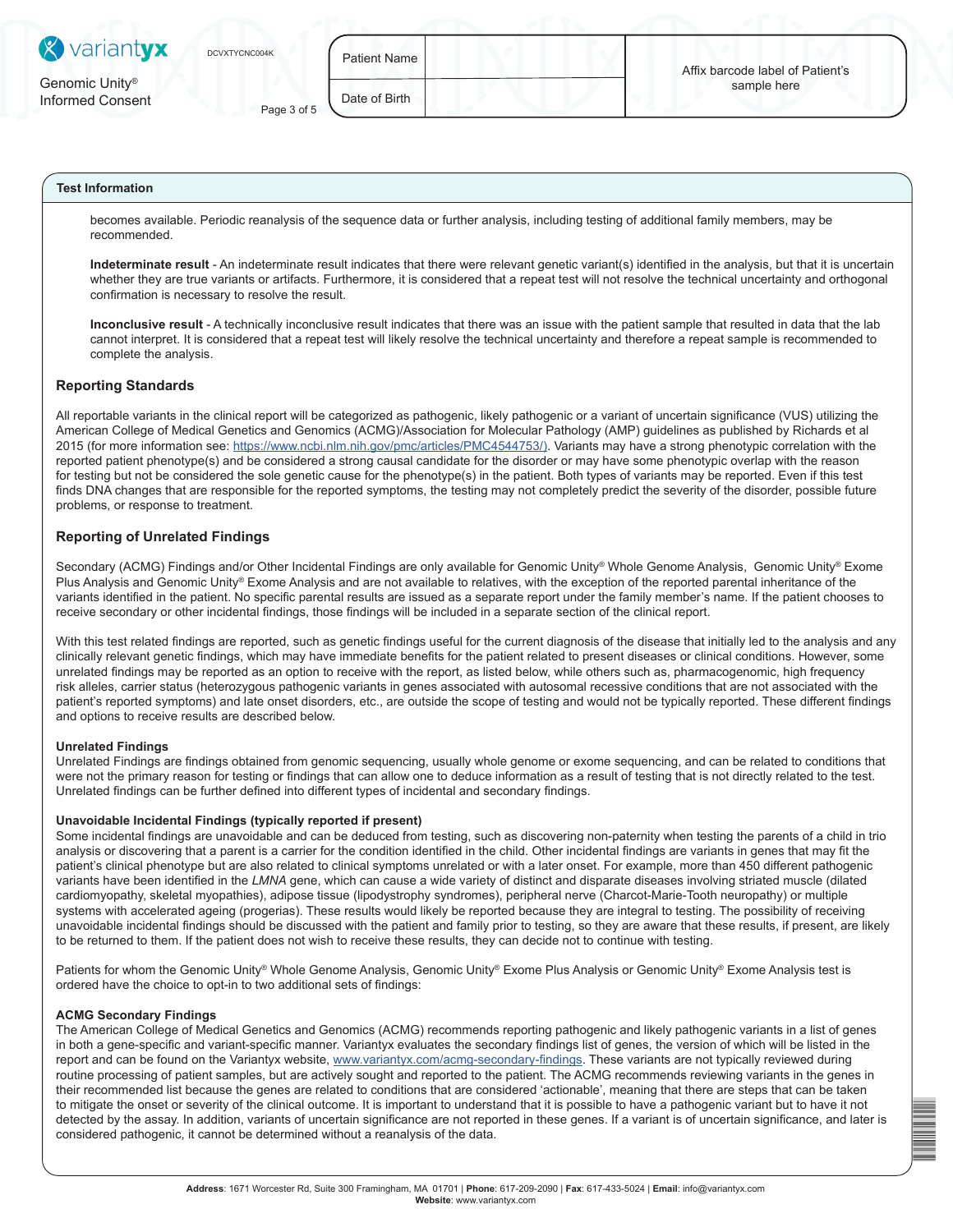| <b>X</b> variantyx                             | DCVXTYCNC004K | <b>Patient Name</b> | Affix barcode label of Patient's |
|------------------------------------------------|---------------|---------------------|----------------------------------|
| Genomic Unity <sup>®</sup><br>Informed Consent | Page 4 of 5   | Date of Birth       | sample here                      |

# **Test Information**

#### **Other Incidental Findings**

Other incidental findings are discovered in genes unrelated to the patient's present symptoms, but may have some actionability such as monitoring for possible cardiac implications, increased cancer screening, monitoring of iron levels, have a dietary impact or are diseases for which possible treatment is available (e.g. cardiovascular diseases predisposing to sudden cardiac death). These are genes not on the ACMG list but are similar in that they could impact medical management and decision making.

#### **Special Consent**

To receive results on select genes that are not included in the above, a special consent form is required.

In general the Genomic Unity® tests are for diagnostic purposes and are not offered for predictive testing such as identifying adult onset disorders in an individual who is too young for disease manifestation. In addition, certain genes require additional genetic counseling for the patient and family due to the complexity of the clinical implications and psychological consequences of receiving such results. Therefore, for individuals seeking these results an additional consent is required.

### **Testing of Family Samples**

In the case of trio and/or larger cohort analysis, and for parental confirmation of singleton analysis, sequencing and analysis of family samples may be used to improve the interpretation of genetic variants identified in the patient's DNA. Variantyx will determine the method (exome or genome) of sequencing used for the familial samples based on the variants identified in the patient's DNA. Accurate interpretation of test results requires accurate assignment of family relationships. Analysis of the sequenced DNA is performed with the assumption that correct family relationships have been provided. Parental samples that fail concordance with the patient (i.e. one parent does not share the expected number of variants with the child) will not be analyzed. Family samples are analyzed only with regard to the patient's condition. Parental inheritance is reported on variants if identifiable, this may include the inheritance of variants related to incidental or secondary findings. However for patients with repeat expansions, parental inheritance may not be reported. Additional counselling for the parents may be recommended prior to reporting parental inheritance of the repeat expansion.

# **Patient Confidentiality**

To maintain confidentiality, test results will only be released to the ordering healthcare provider or ordering laboratory, and upon your request, to additional healthcare provider(s) indicated on this test requisition form. Test results will only be disclosed to others by your written consent and/or if demanded by a court of competent jurisdiction. It is your responsibility to consider the possible impact of test results on insurance rates, the ability to obtain disability, life or long-term care insurance and employment. The Genetic Information Non-discrimination Act (GINA), enacted by the US Federal Government, provides some protection against discrimination by health insurance companies and employers based on genetic test results, but does not cover life, disability or long-term care insurance. Information about GINA is available at https://www.genome.gov/10002328.

Anonymized information obtained from the test may be included in variant and allele frequency databases used to help healthcare providers and scientists understand human disease, as well as in scientific publications. Names and personal identifying information will not be revealed. Separate from the above, if there are opportunities to participate in research relevant to your condition, and you have consented for recontact, Variantyx may contact you or your healthcare provider for research purposes.

### **Turnaround Time**

The turnaround time (TAT) of this test can be found on the Variantyx website, which begins at the time of sample receipt. For family testing, the timing starts when the last sample is received. Please note that the following scenarios will likely result in extension of the turnaround time (1) when the DNA sample fails QC and is determined to be insufficient for testing, requiring collection of a new sample; (2) when the test is sent for orthogonal confirmation at an external laboratory. In the second scenario, the turnaround time can be expected to be extended by the turn around time of the external laboratory plus 1 week.

#### **Sample Retention**

DNA extracted from submitted samples may be stored for at least 3 months following completion of testing and may be discarded thereafter. Extracted DNA is not returned unless requested prior to testing (additional fees apply). After completion of testing, anonymized DNA may be used for test development and improvement, internal validation, quality assurance and training purposes before being discarded.

NY state residents: No other test shall be performed on this sample except the test ordered by the clinician, unless waived by the patient or authorized individual. In addition, the patient's biological sample will be destroyed within 60 days or upon the completion of testing, unless waived by the patient or authorized individual. Orthogonal confirmation of results at a reference lab cannot be performed unless the patient or authorized individual provides permission to do so.